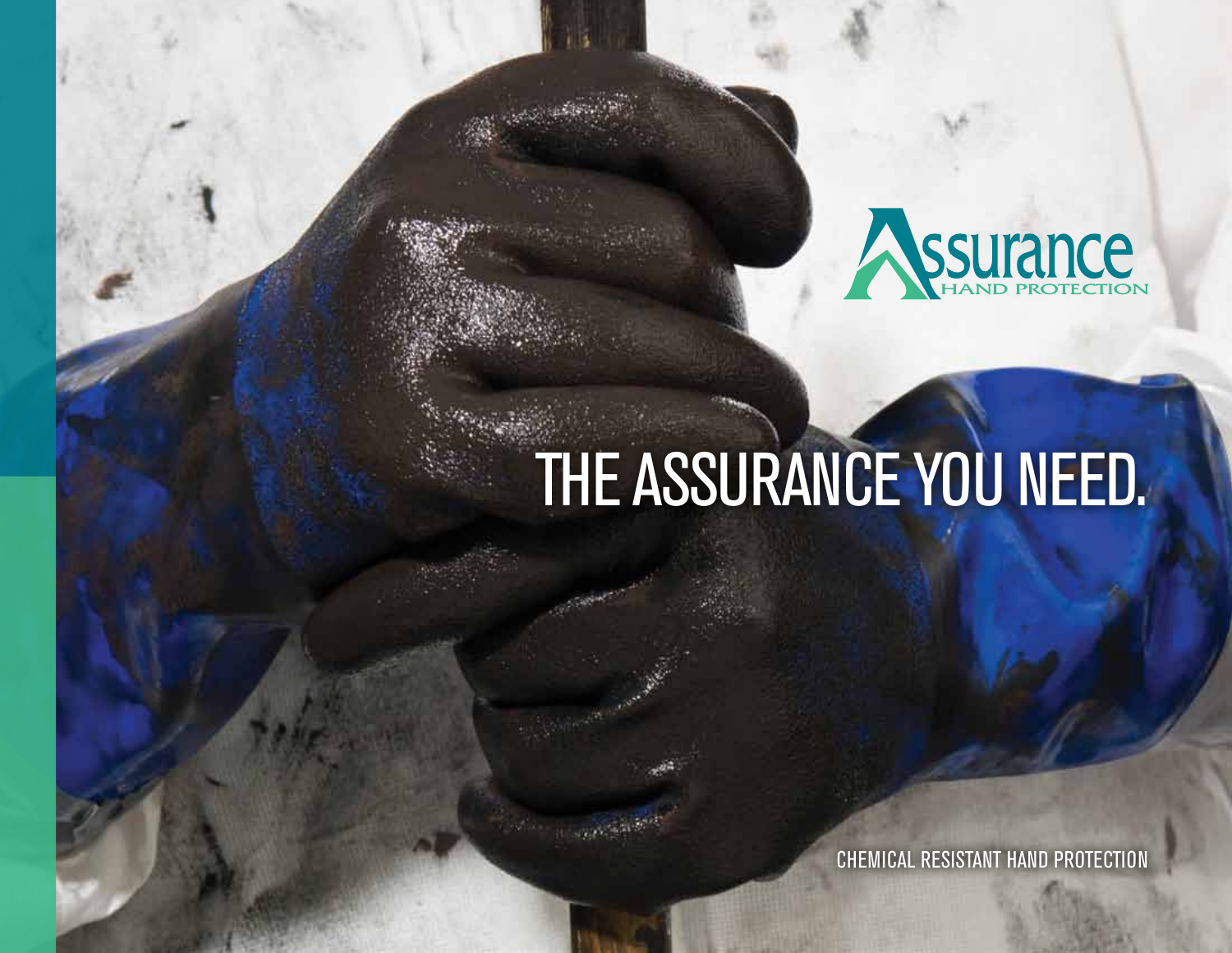

Assurance brand of products has been developed for chemical resistant applications found in all types of industrial settings. This line builds on the PIP value proposition for "quality, integrity and safety".

**QUALITY.** We've developed the Assurance line through careful evaluation of manufacturers in conjunction with the assistance of our quality assurance team. Like most of the PIP products, the Assurance line is produced in ISO certified factories embedded in the heart of the major raw material producing areas in Asia. These factories employ state of the art research and development processes in conjunction with carefully managed manufacturing techniques and closely monitored quality evaluations.

**INTEGRITY.** PIP has been a supplier of work gloves to industrial distribution for more than 28 years. Our entire supply network has been focused on the delivery of the best possible products at the best possible value. We will back up the Assurance Hand Protection line with the same promise of your satisfaction that we do on all of our products. Assurance Hand Protection will satisfy your needs or we'll take the product back.

**SAFETY.** Assurance Hand Protection has been designed with the utmost safety in mind. Chemical resistance test results are available on a wide variety of chemical families found commonly in the workplace. All of these gloves have been tested for durability as well. While these results are generated in a laboratory setting and we are highly confident of the ability to products to perform well "at work", you should also conduct your own testing to make certain that the gloves will withstand your applications.

*Assurance Hand Protection is made from component materials which comply with Federal regulations for food contact. 21CFR, 170-199*

## QUALITY. INTEGRITY. SAFETY.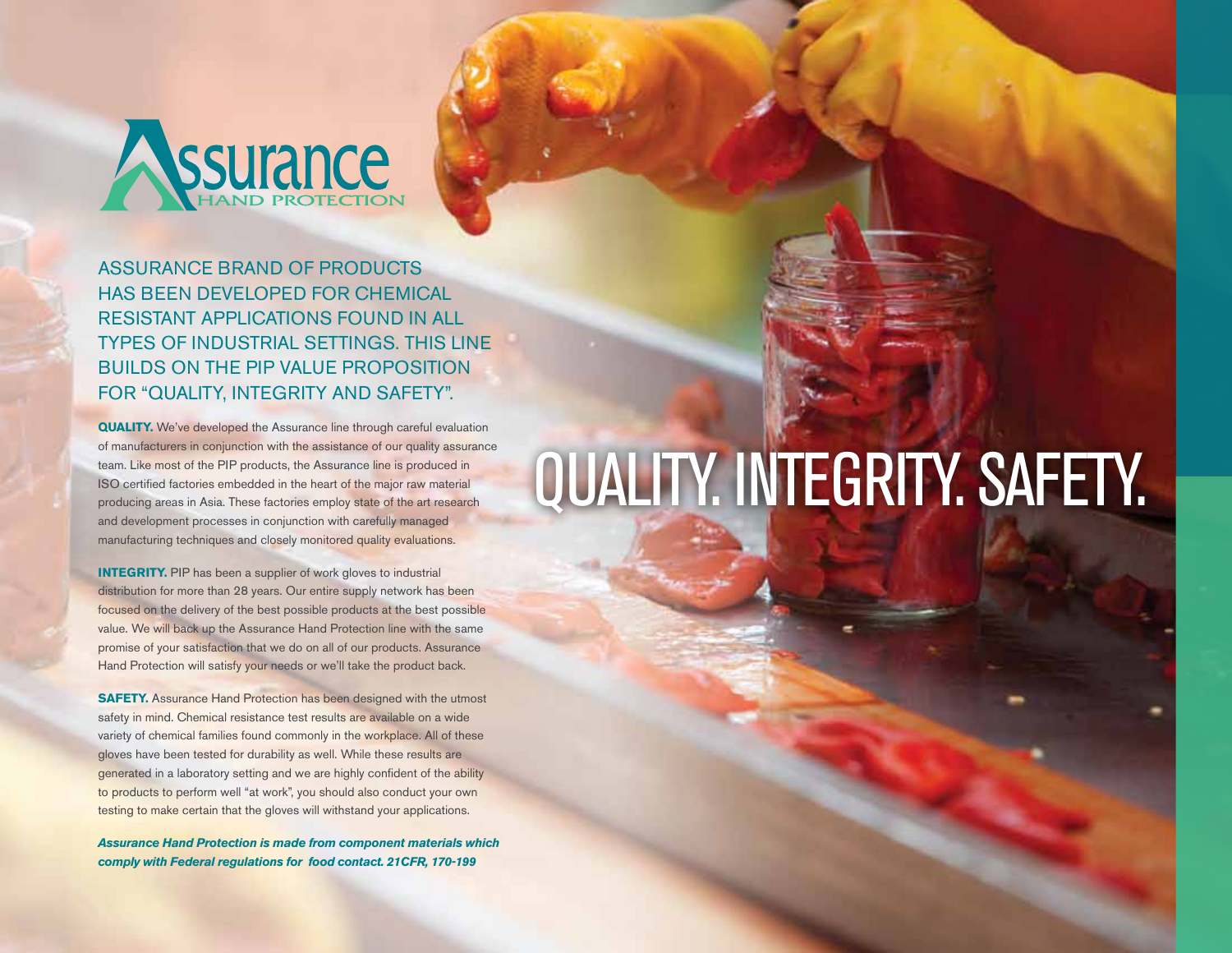#### 50-N092B

8 MIL. // 13" // UNLINED **BLUE // STRAIGHT CUFF** RAISED DIAMOND GRIP S - XXL



#### 50-N110G

11 MIL. // 13" // UNLINED **GREEN // STRAIGHT CUFF** raised diamond grip // S - XXL



#### 50-N140B

15 mil. // 13" // unlined // BLUE // STRAIGHT CUFF raised diamond grip // S - XXL



#### 50-N140G

15 mil. // 13" // unlined // **GREEN // STRAIGHT CUFF.** raised diamond grip // S - XXL



#### 50-N2250G

22 mil. // 15" // unlined // **GREEN // STRAIGHT CUFF** RAISED DIAMOND GRIP M - XXL

NITRILEI (N. 1990) FOOD HANDLING & PROCESSING // CHEMICAL APPLICATIONS<br>AUTOMOTIVE // REFINERIES // PETROCHEMICAL APPLICATIONS // PAINTING<br>PRINTING // HAZMAT // GENERAL MANUFACTURING // MAINTENANCE automotive // refineries // petrochemical applications // painting printing // hazmat // general manufacturing // maintenance

### 50-N2272G

22 MIL. // 18" // UNLINED **GREEN // STRAIGHT CUFF** SANDPATCH GRIP M - XXL

#### 50-N155G

15 MIL. // 13" // FLOCK LINED **GREEN // STRAIGHT CUFF** SUPER DIAMOND GRIP S - XXL

#### 50-N160G

15 mil. // 13" // Flock lined // **GREEN // STRAIGHT CUFF.** Raised Diamond grip // XS - XXL



#### 50-N160B

15 mil. // 13" // Flock lined // BLUE // STRAIGHT CUFF RAISED DIAMOND GRIP XS - XXL



21 MIL. // 12" // FLOCK LINED **GOLD NITRILE OVER** YELLOW LATEX // STRAIGHT CUFF / DIAMOND GRIP  $S - XL$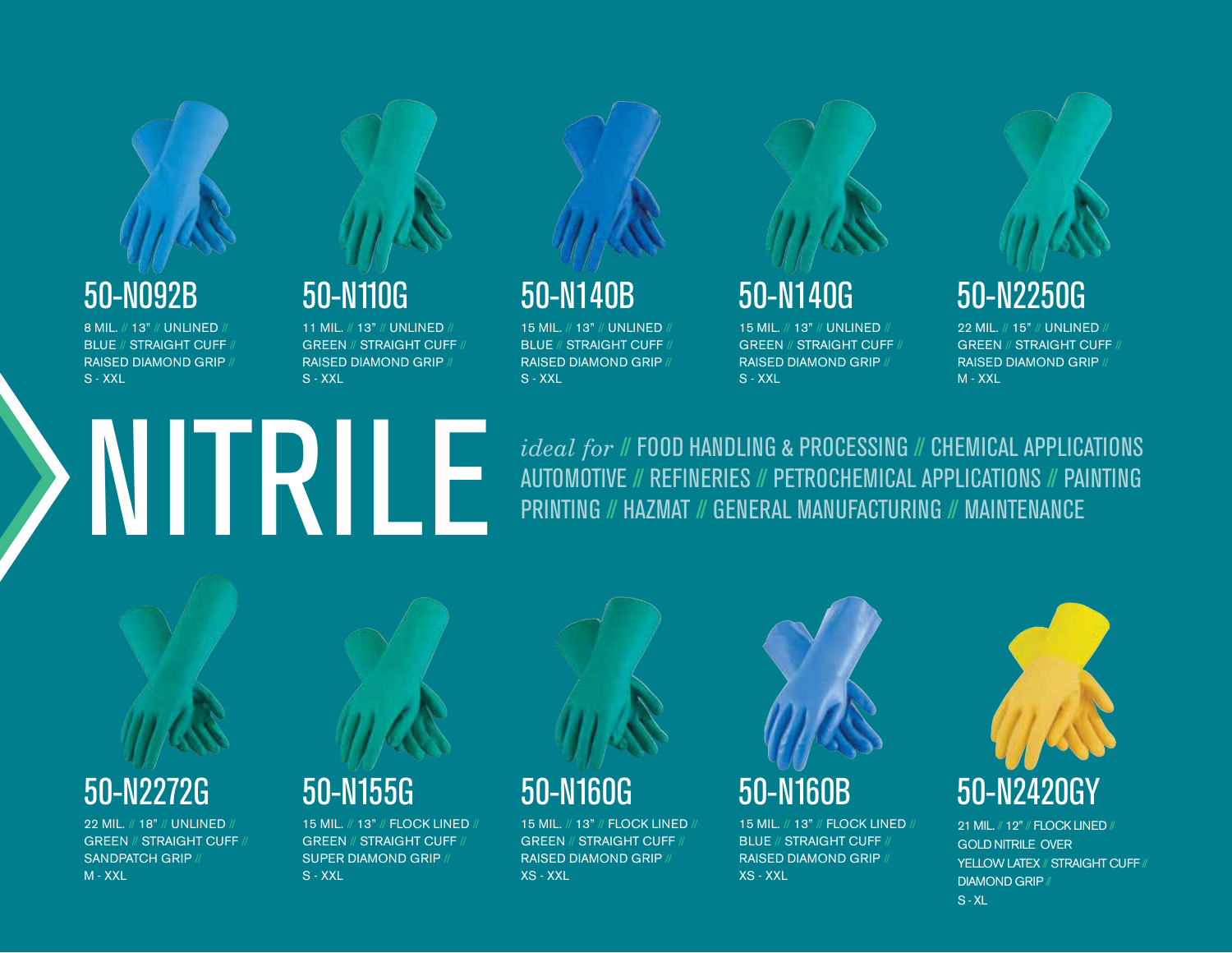

S - XL



#### 47-L171N

18 mil. // 12" // unlined // BLUE // STRAIGHT CUFF RAISED DIAMOND GRIP S - XL

18 mil. // 12" // unlined // NATURAL // STRAIGHT CUFF / raised diamond grip //

18 mil. // 12" // UNLINED // YELLOW // STRAIGHT CUFF RAISED DIAMOND grip //  $S - XL$ 

47-L170Y



#### 47-L210T

18 mil. // 15" // UNLINED // ORANGE // BEADED CUFF / ROUGHENED SANDBLAST GRIP S - XL

47-L442 44 MIL. // 17" // UNLINED

BLACK // BEADED CUFF SMOOTH FINISH //

M - XL

48-L160Y

16 MIL. // 12" // FLOCK LINED YELLOW // STRAIGHT CUFF HONEYCOMB grip // S - XXL

# LATEX

*ideal for #* F00D HANDLING & PROCESSING *#* CHEMICAL APPLICATIONS *#* FISHING *#* A SANITATION // ELECTRONICS // LABORATORY // ASSEMBLY // REFINING // GALVANIZING // D WATER BASED CHEMICALS // ACIDS // CAUSTICS // GENERAL CLEANING // KITCHEN CLEAN



#### 48-L185Y

18 MIL. // 12" // FLOCK LINED YELLOW // BEADED CUFF HONEYCOMB GRIP S - XXL



18 mil. // 12" // FLOCK LINED // PINK // PINKED CUFF HONEYCOMB GRIP S - XL

### 48-L212Y

21 MIL. // 12" // FLOCK LINED YELLOW // ROLLED CUFF raised DIAMOND GRIP // XS - XL



#### 48-L2125Y

20 mil. // 15" // FLOCK LINED // YELLOW // BEADED CUFF SUPER DIAMOND grip // S - XXL



28 MIL. // 12" // FLOCK LINED ORANGE // BEADED cuff // SUPER DIAMOND GRIP  $S - XL$ 



48-L300K

28 MIL. // 13" // FLOCK LINED BLACK // BEADED CUFF SUPER DIAMOND GRIP M - XXL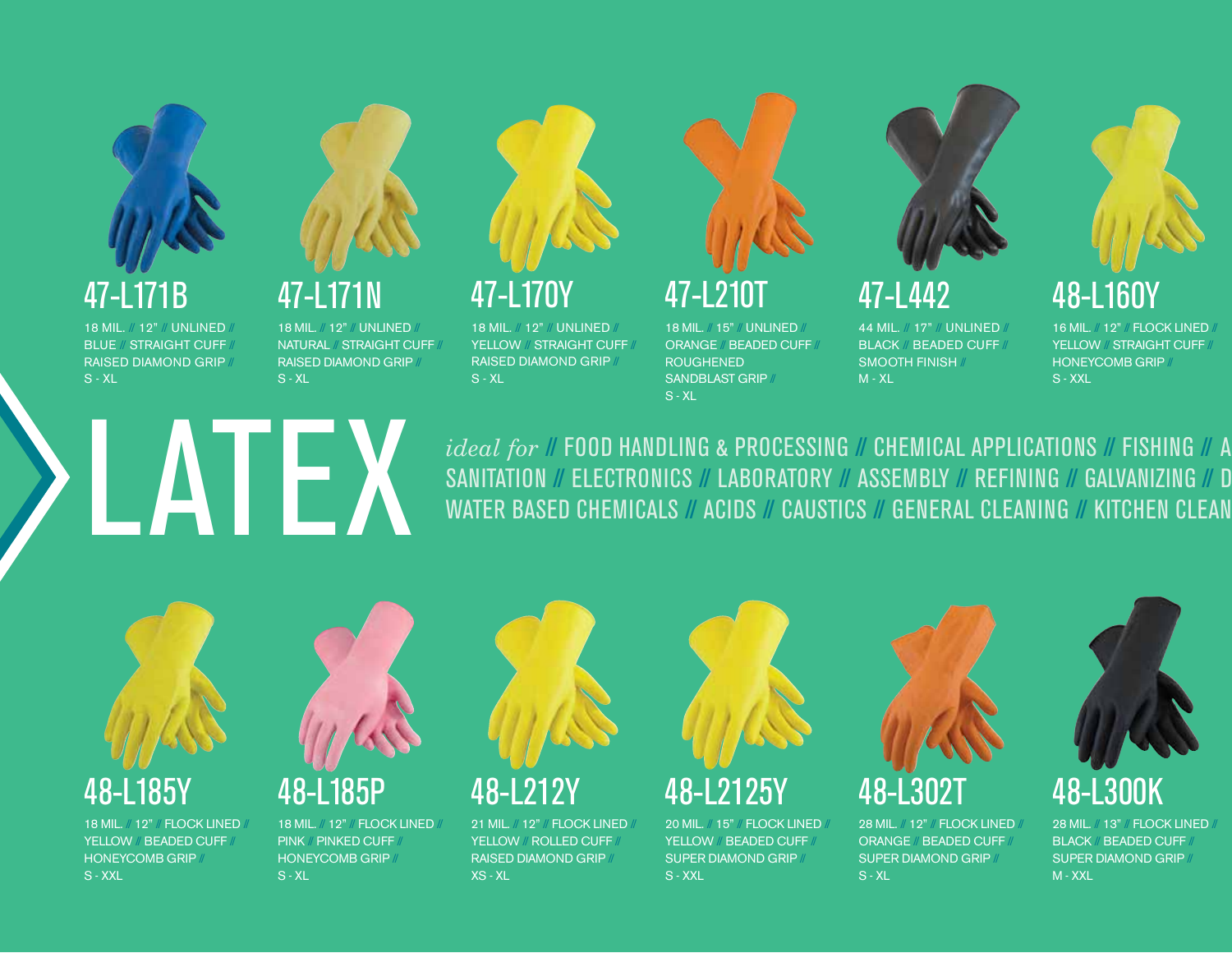

## 48-L185B

16 MIL. // 12" // FLOCK LINED / YELLOW // STRAIGHT CUFF // HONEYCOMB grip // PAIR PACKED /  $S - XL$ 

18 mil. // 12" // FLOCK LINED // BLUE // PINKED cuff // HONEYCOMB GRIP // S - XL

18 MIL. // 12" // FLOCK LINED ORANGE // BEADED cuff // HONEYCOMB GRIP S - XXL

48-L185T

#### *ideal for* // food handling & processing // chemical applications // fishing // agriculture // mining // sand blasting // pellet blasting EGREASING // PLATING // PETROCHEMICAL INDUSTRIES ING // MAIN



28 mil. // 12" // Flock LINED // blue neoprene over YELLOW LATEX / double dipped // Raised diamond grip // S - XXL



19 mil. // 12" // Flock LINED // blue neoprene over YELLOW LATEX / DOUBLE DIPPED RAISED DIAMOND GRIP S - XL



#### 52-3665

28 MIL. // 12" // FLOCK LINED BI ACK NEOPRENE Raised diamond grip // S - XL

#### Marigold **Xo** Assurance cross reference chart *to*

#### **>> NITRILE**

| <b>DESCRIPTION</b>                                      | <b>MARIGOLD</b> | <b>ASSURANCE</b> |
|---------------------------------------------------------|-----------------|------------------|
| 8 mil, Unlined, Blue, 13"                               | $50 - G07B +$   | 50-N092B         |
| 11 mil, Unlined, Green, 13"                             | 50-310R         | 50-N110G         |
| 15 mil, Unlined, Blue, 13"                              | 50-G26B         | 50-N140B         |
| 15 mil, Unlined, Green, 13"                             | 50-G26G         | 50-N140G         |
| 22 mil, Unlined, Green, 15"                             | 50-365R         | 50-N2250G        |
| 22 mil, Unlined, Green, 18"                             | 50-368R         | 50-N2272G        |
| 15 mil, Flock Lined, Green, 13"                         | 50-315F         | 50-N155G         |
| 15 mil, Flock Lined, Green, 13"                         | 50-G25G         | 50-N160G         |
| 15 mil, Flock Lined, Blue, 13"                          | 50-G25B         | 50-N160B         |
| 21 mil, Nitrile/Latex,<br>Flock Lined, Gold/Yellow, 12" | 50-G43Y         | 50-N2420GY       |

#### **EXECUTE:**

| <b>DESCRIPTION</b>               | <b>MARIGOLD</b> | <b>ASSURANCE</b> |
|----------------------------------|-----------------|------------------|
| 18 mil, Unlined, Blue, 12"       | 47-41CB         | 47-L171B         |
| 18 mil, Unlined, Natural, 12"    | 47-G31H         | 47-L171N         |
| 18 mil, Unlined, Yellow, 12"     | 47-40Y          | 47-L170Y         |
| 18 mil, Unlined, Orange, 15"     | N/A             | 47-L210T         |
| 44 mil, Unlined, Black, 17"      | 47-ME104        | 47-L442          |
| 16 mil, Flock Lined, Yellow, 12" | N/A             | 48-L160Y         |
| 16 mil, Flock Lined, Yellow, 12" | N/A             | 48-L162Y         |
| 18 mil, Flock Lined, Blue, 12"   | 48-G12B         | 48-L185B         |
| 18 mil, Flock Lined, Orange, 12" | 48-G12T         | 48-L185T         |
| 18 mil, Flock Lined, Yellow, 12" | 48-G12Y         | 48-L185Y         |
| 18 mil, Flock Lined, Pink, 12"   | 48-G12P         | 48-L185P         |
| 21 mil, Flock Lined, Yellow, 12" | 48-326Y         | 48-L212Y         |
| 20 mil, Flock Lined, Yellow, 15" | N/A             | 48-L2125Y        |
| 30 mil, Flock Lined, Orange, 13" | 48-G02T         | 48-L302T         |
| 28 mil, Flock Lined, Black, 13"  | 48-G17K         | 48-L300K         |